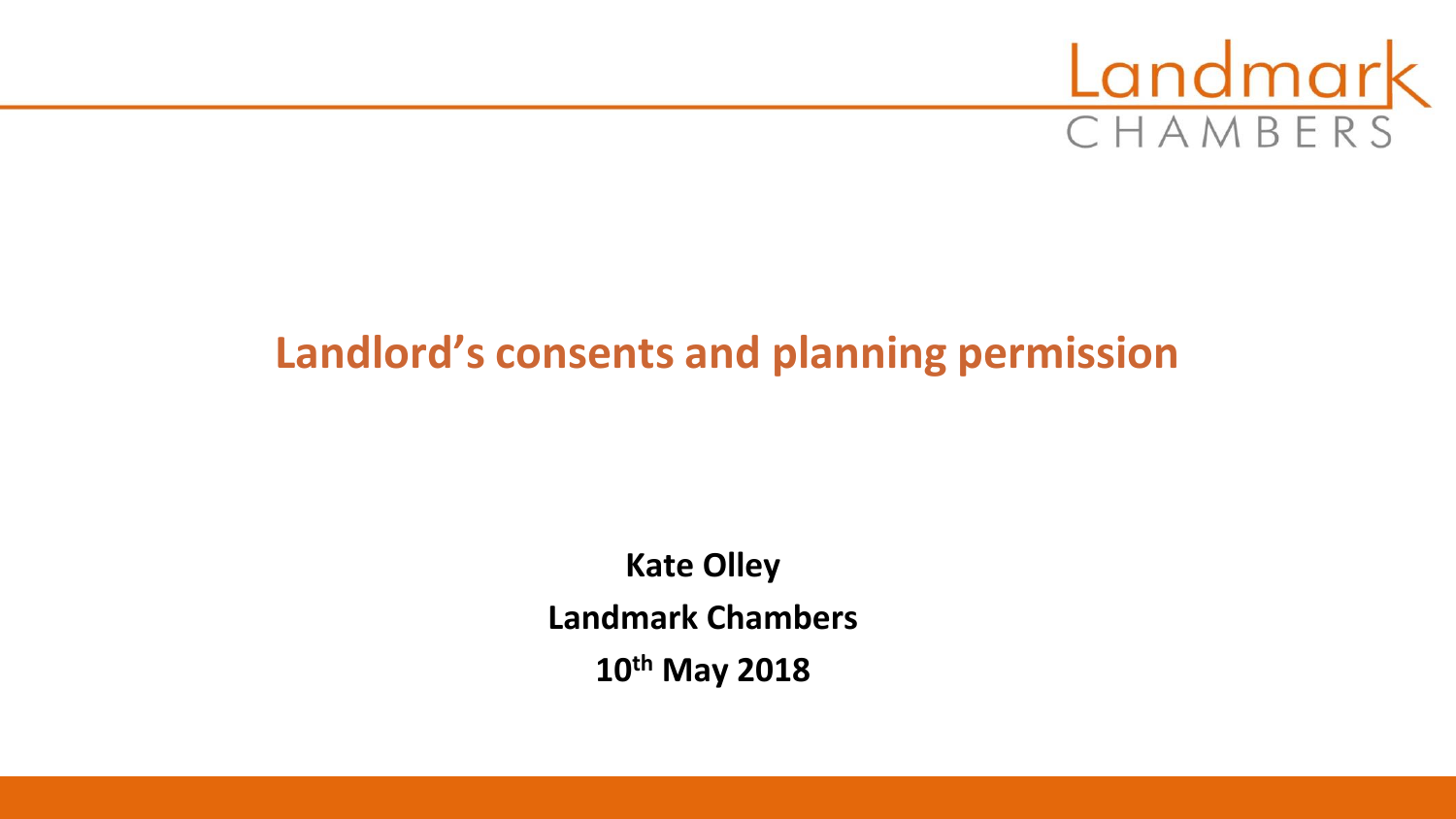#### **Two hurdles**

- Local Planning Authority- planning application
- Landlord- consent requirement under the lease
- LPA position- will only grant consent if PP been granted by the LPA, not on appeal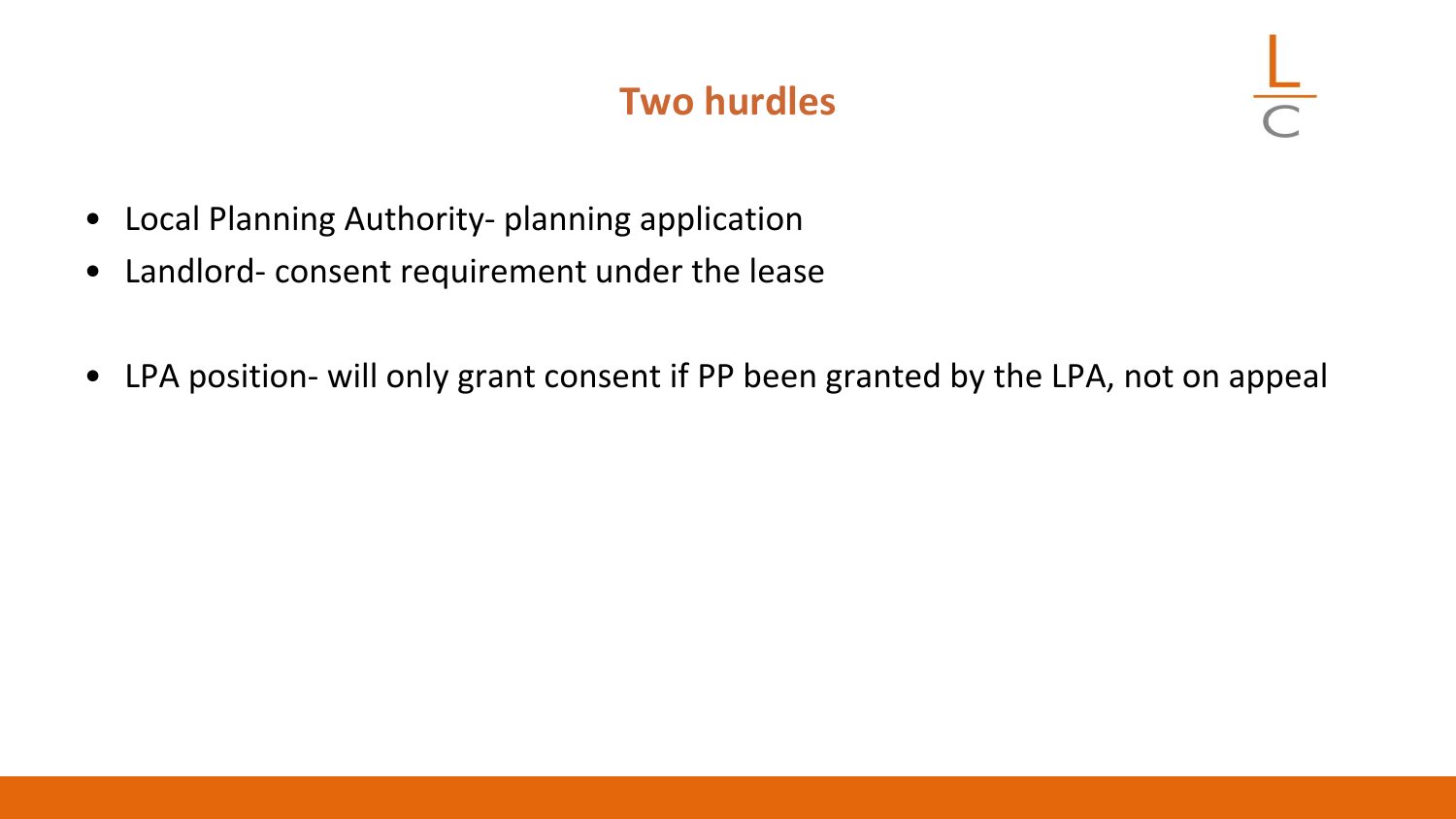# *Rotrust Nominees Ltd v Hautford Ltd (A Company registered in the BVI)* **[2018] EWCA Civ 765**

- T wished to apply for PP for change of use for 2 of 6 floors
- User clause- shop, offices, residential, storage, studio: cl 3(11)
- Lease- T's covenant not to apply for PP without prior written consent of landlord, not to be unreasonably withheld: cl 3(19)
- L refused consent- reason: would increase T's prospect of acquiring the freehold under the Leasehold Reform Act 1967
- Undermining of L's wider control of the estate
- T motive was to enfranchise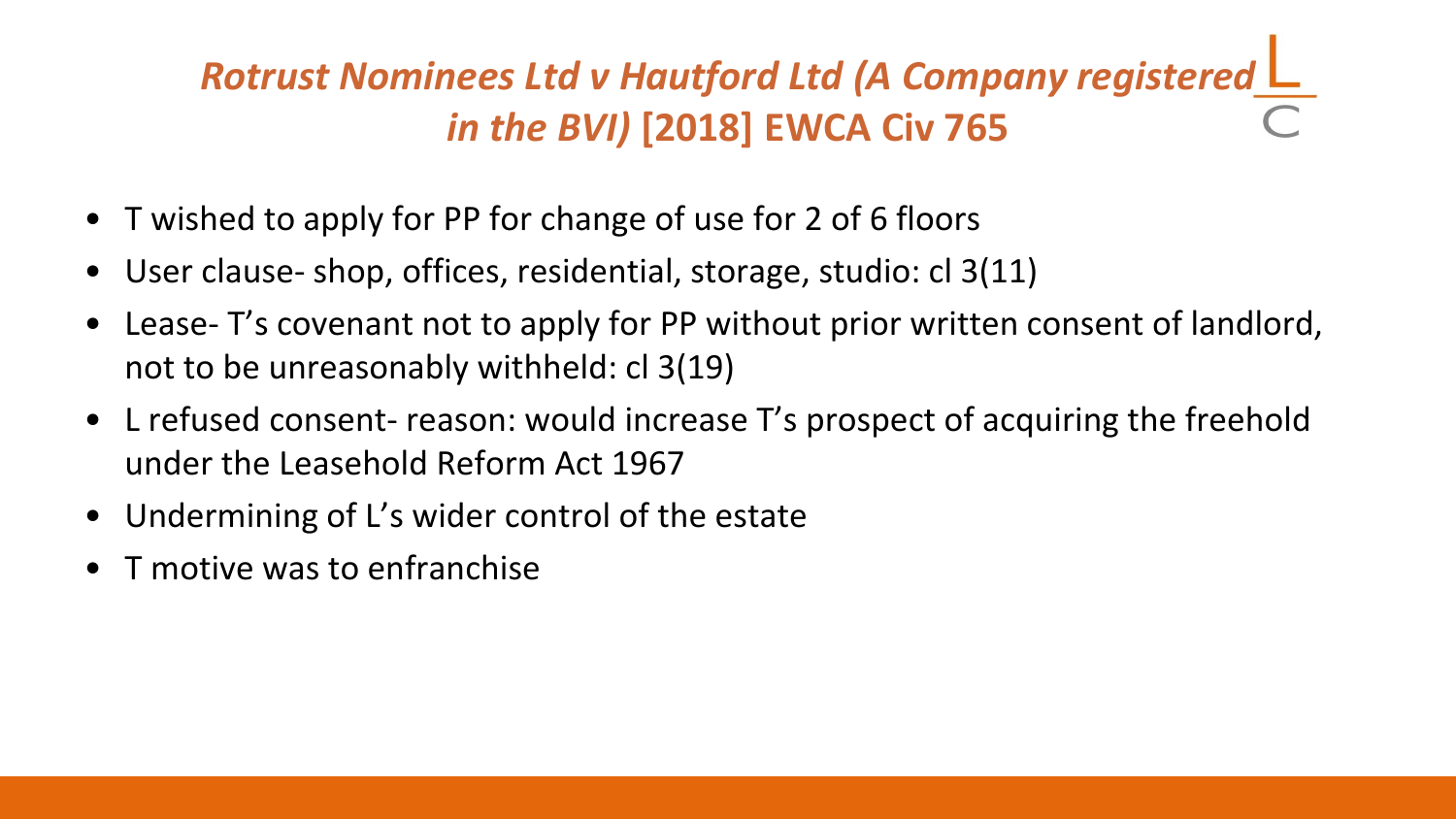## **Trial judge**

- Purpose of cl 3(19) not to enable L to restrict or limit the permitted use under cl 3(11)
- In refusing consent, L had sought to achieve the collateral purpose of imposing a restriction on use that was not included in cl 3(11)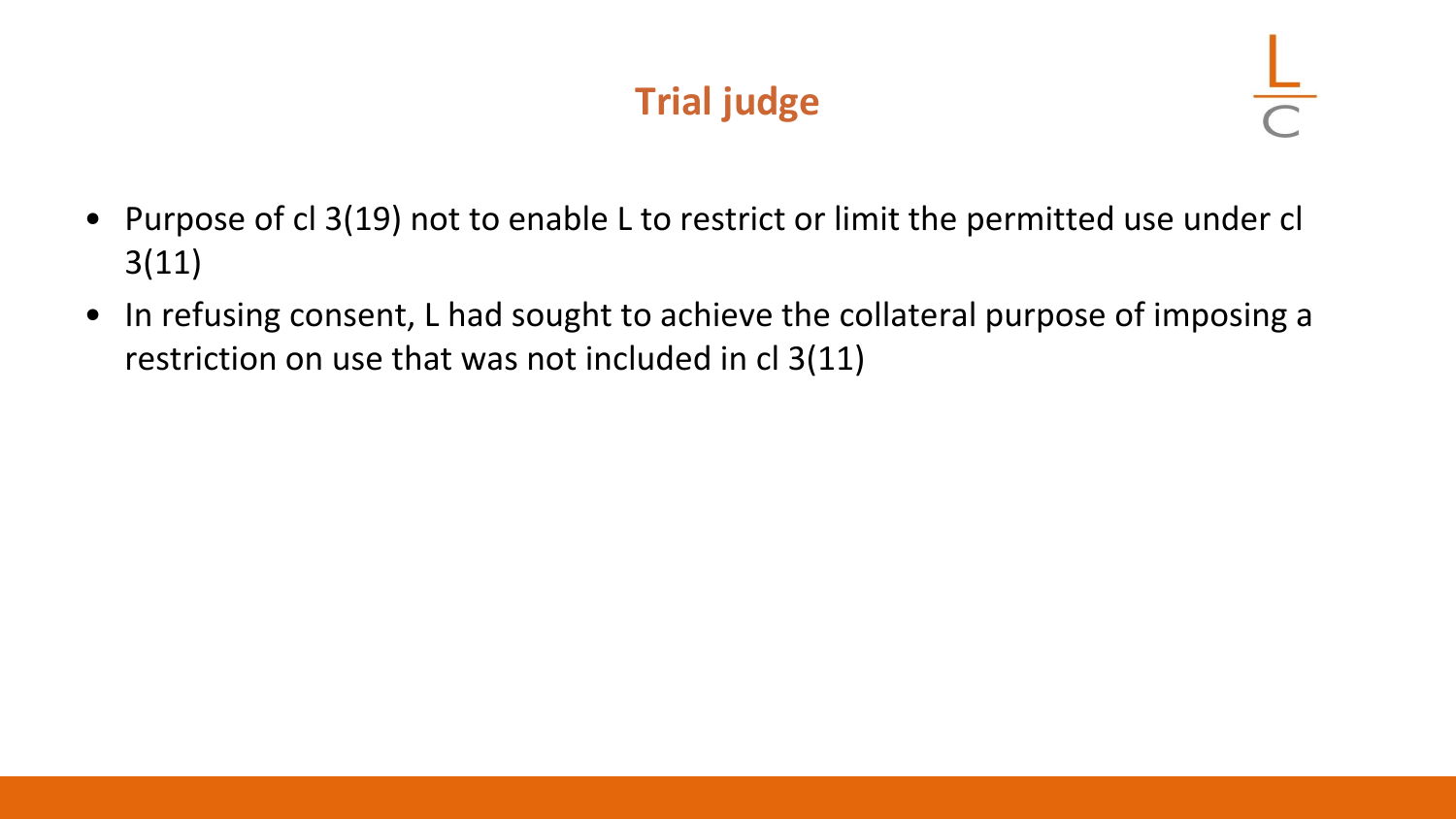### **L submitted**

- Requirement cl 3(19) to obtain consent to a planning application was to protect the L from damage to the reversion- as with requirement for consent to change of use, assignment, subletting and alterations
- One purpose of the proposed planning application was to improve T's chances of acquiring the freehold through enfranchisement- accepted
- Therefore impossible to conclude that L's refusal outside the range of reasonable responses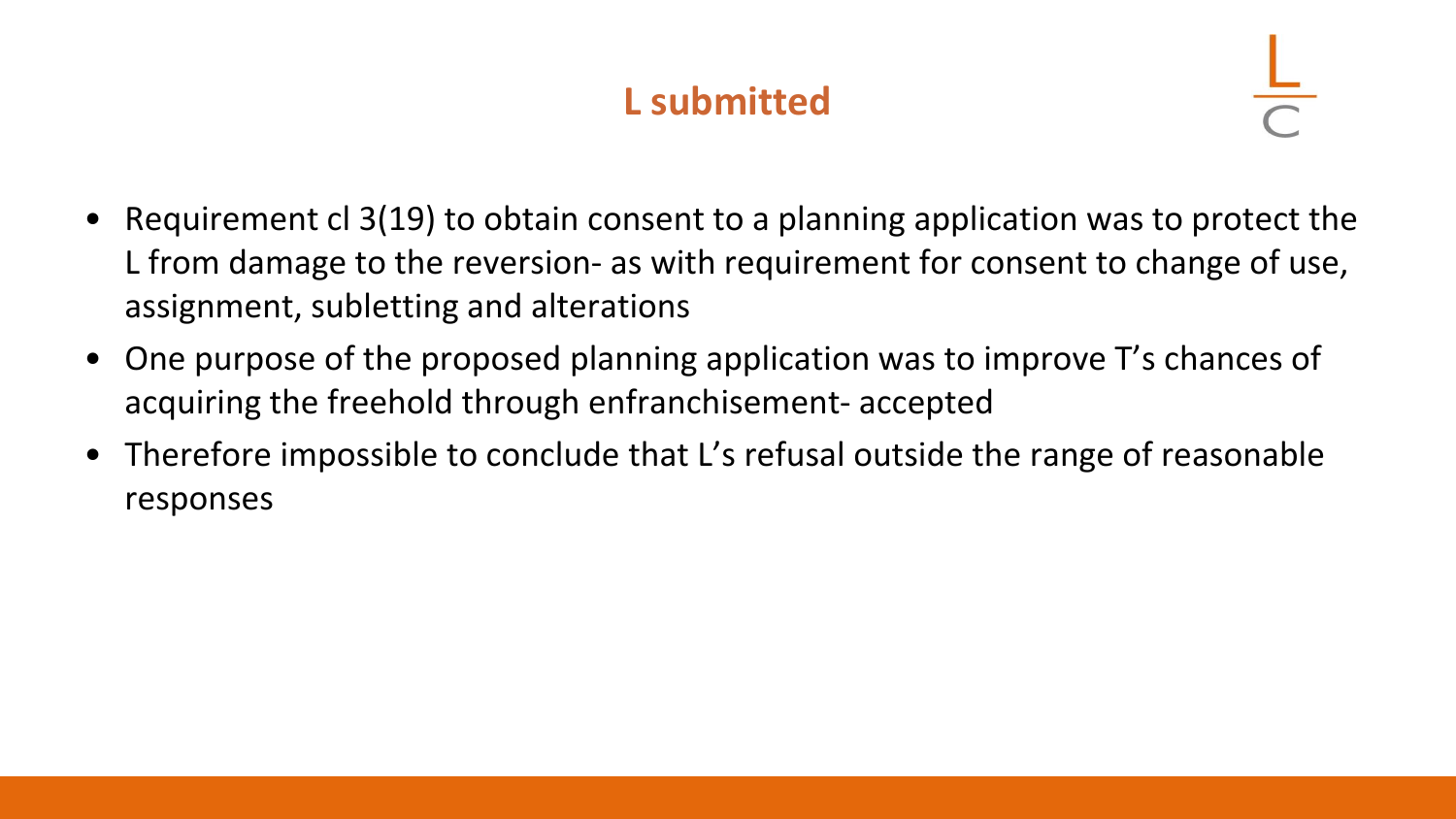### **Court of Appeal**

- No reported cases on the reasonableness of L's refusal to consent to T's application for PP where consent for the application was required
- The applicable general principles were the same as applied re T's covenant not to assign or sublet without L's permission (such consent not to be unreasonably withheld)
	- Followed *Bromley Park Garden Estates Ltd v Moss* [1982] 1 WLR 1019
	- *International Drilling Fluids Ltd v Louisville Investments (Uxbridge) Ltd* [1986] Ch 513
	- *Iqbal v Thakrar* [2004] EWCA Civ 592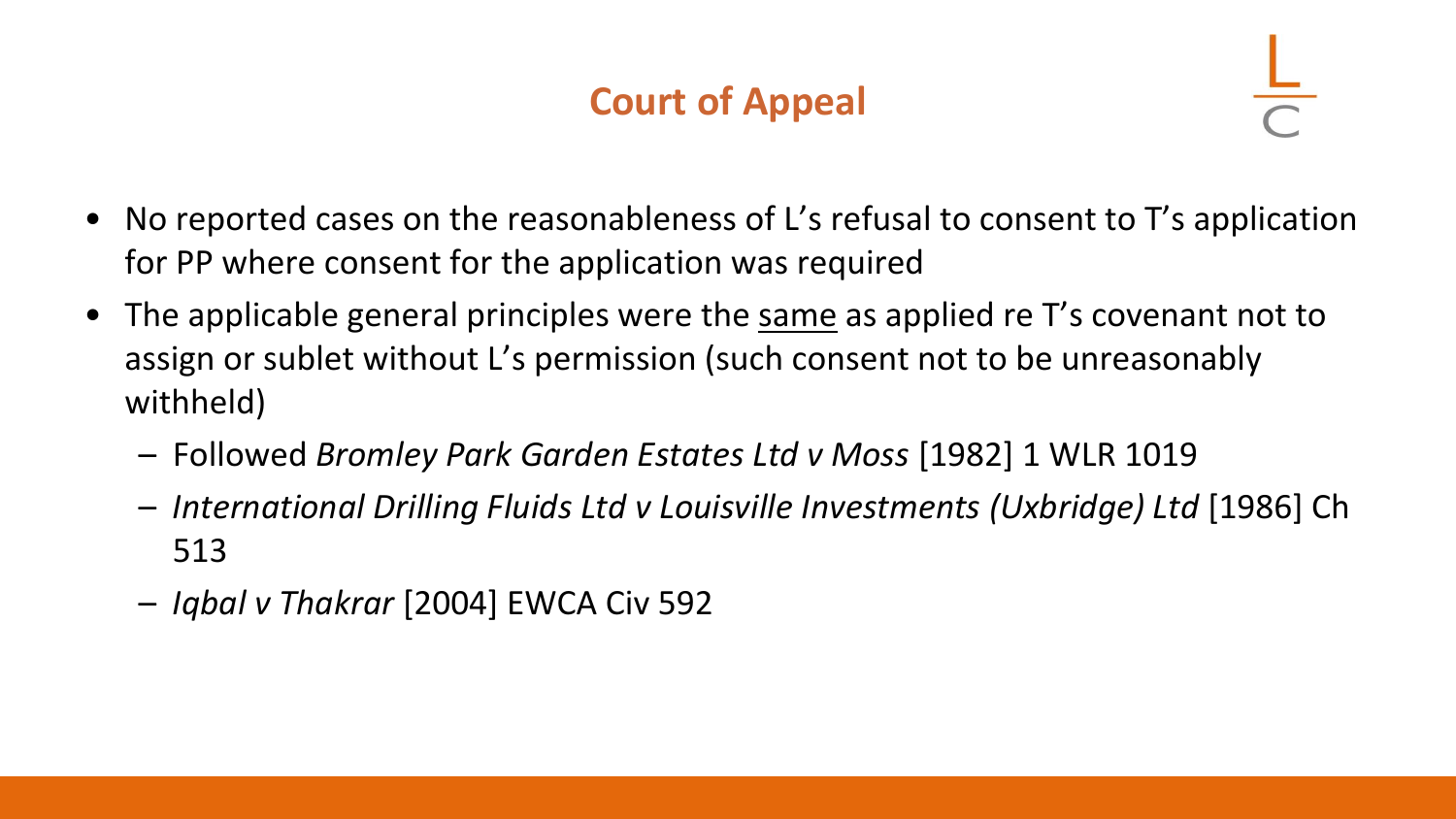#### **Test of reasonableness**

- **Objective**
- Starting point- ascertain purpose of cl 3(19) as intended by the parties: obviously to protect L's property interests
- Reasonableness of withholding consent- would depend on precise circumstances at particular moment in time- must be judged as at the time of the application